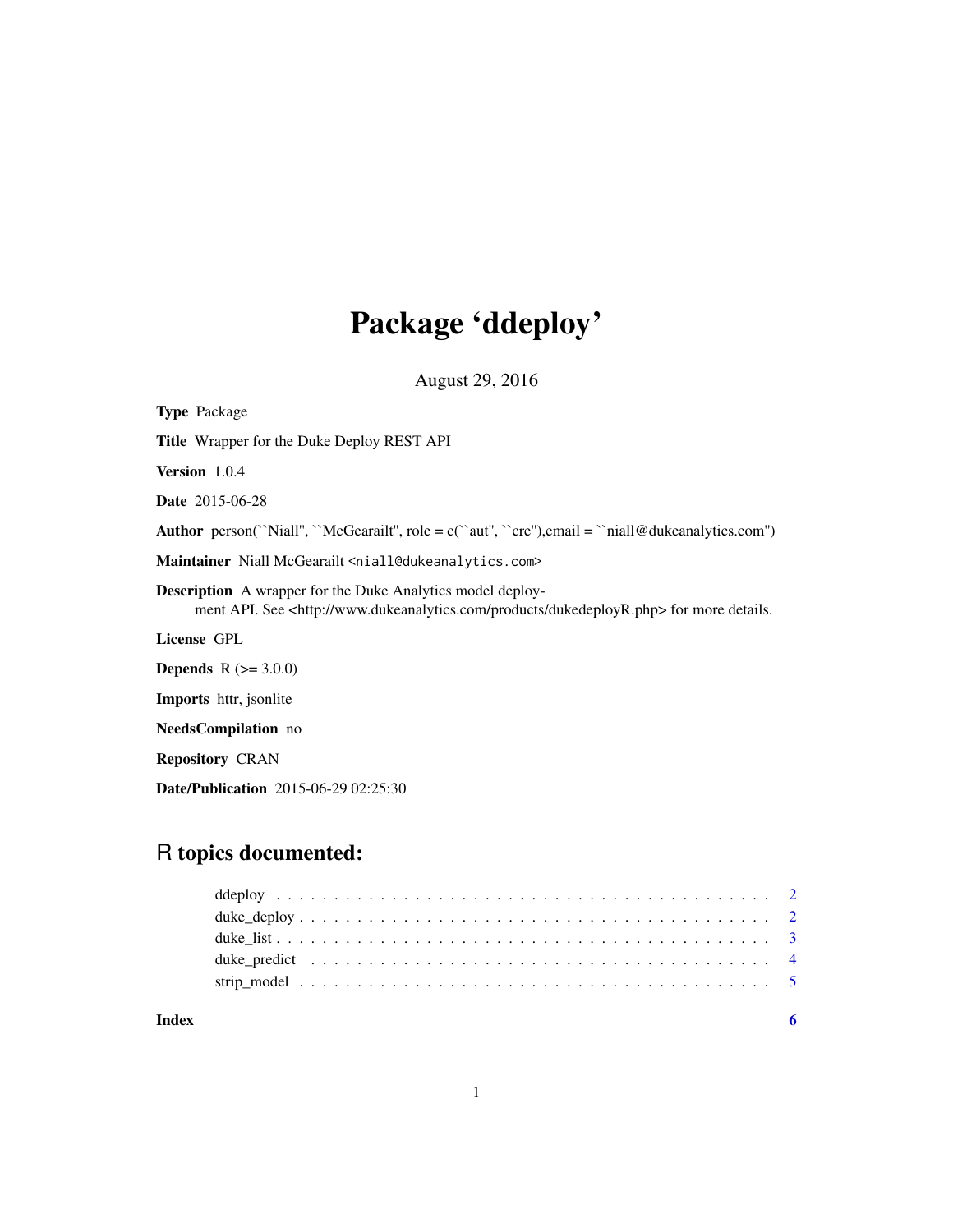<span id="page-1-0"></span>

# Description

ddeploy provides the functionality to deploy any predictive model to the cloud using the Duke Analytics RESTful API service. See <http://www.dukeanalytics.com/products/dukedeployR.php> for more details.

#### Details

| ddeploy    |
|------------|
| Package    |
| 1.0.2      |
| 2015-05-04 |
| GPL        |
|            |

#### Author(s)

Niall McGearailt <niall@dukeanalytics.com>

### References

http://www.dukeanalytics.com/products/dukedeployR.php

<span id="page-1-1"></span>duke\_deploy *Deploy model using REST API*

#### Description

Deploy model using REST API

### Usage

```
duke_deploy(auth_details, model_object, predict_udf = NULL,
 host_name = NULL)
```
# Arguments

| auth_details | authorization parameters (must be stored in list format: list(user_name='exampleusername',api_key='exa |
|--------------|--------------------------------------------------------------------------------------------------------|
| model_object | the model to deploy e.g. $\text{Im}()$ or $\text{glm}()$ object.                                       |
| predict udf  | user defined function as alternative to the built-in model object predict function.                    |
| host_name    | optional parameter.                                                                                    |
|              |                                                                                                        |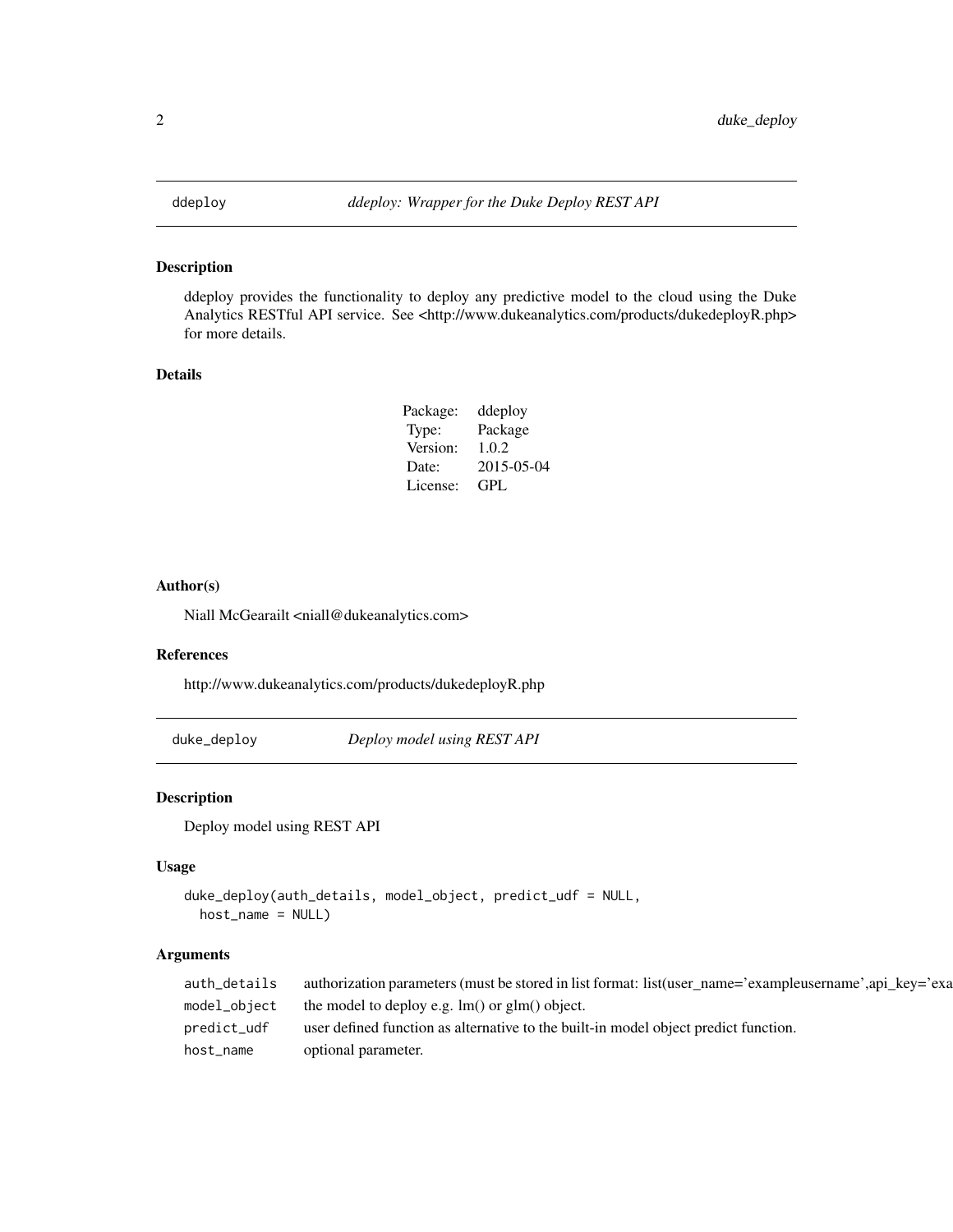#### <span id="page-2-0"></span>duke\_list 3

### Value

Deployment status, success or failure with message.

#### See Also

[duke\\_predict](#page-3-1) for making predictions with deployed models or [duke\\_list](#page-2-1) to display a list of all deployed models.

#### Examples

```
duke_auth <- list(
user_name = "try-it",api_key = "db1542b66f16aba5768d8a19c27dec4facf9168a",
endpoint = ''/api/v1.0")
example_data <- as.data.frame(cbind(gl(3,50),rnorm(150)));names(example_data) <- c("x","y")
example_fit <- lm(y~x,data=example_data)
duke_deploy(auth_details=duke_auth,model_object=example_fit)
```
<span id="page-2-1"></span>duke\_list *List all models deployed.*

#### Description

List all models deployed.

#### Usage

duke\_list(auth\_details)

#### **Arguments**

auth\_details authorization parameters (must be stored in list format: list(user\_name='exampleusername',api\_key='exa

#### Value

A data.frame object with columns model\_name, model\_size, last\_update, deploy\_type.

# See Also

[duke\\_deploy](#page-1-1) to deploy a model or [duke\\_predict](#page-3-1) for making predictions with deployed models.

#### Examples

```
duke_auth <- list(
user_name = "try_it",
api_key = "db1542b66f16aba5768d8a19c27dec4facf9168a",
endpoint = "/api/v1.0")
duke_list(auth_details=duke_auth)
```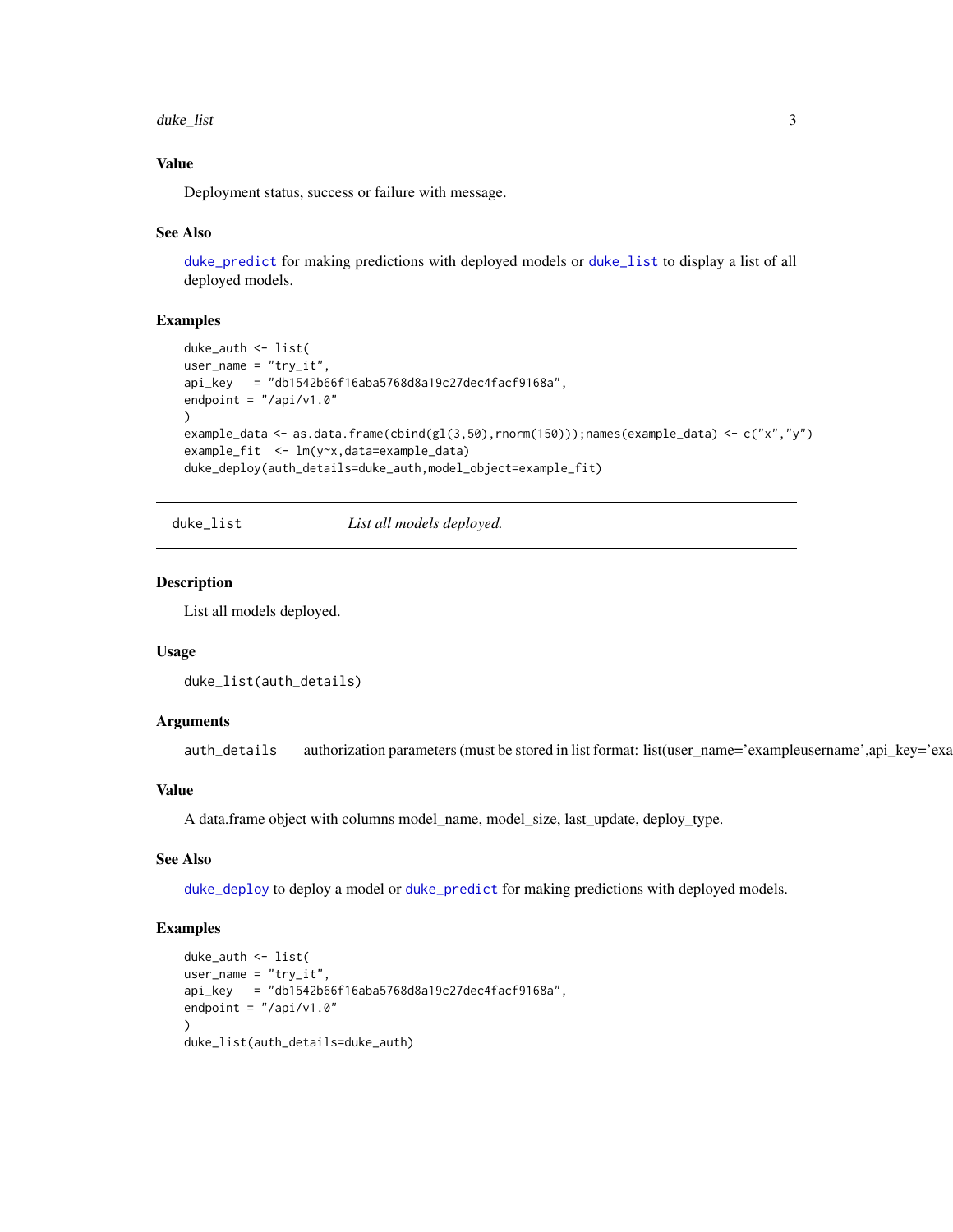<span id="page-3-1"></span><span id="page-3-0"></span>

# Description

Predict using deployed model using REST API.

#### Usage

```
duke_predict(auth_details, model_name, new_data, host_name = NULL)
```
# Arguments

| auth_details | authorization parameters (must be stored in list format: list (user name='exampleusername',api key='exa |
|--------------|---------------------------------------------------------------------------------------------------------|
| model_name   | the name of the deployed model for predictions.                                                         |
| new_data     | new feature values for predictions.                                                                     |
| host_name    | optional parameter.                                                                                     |

# Value

On successful prediction, a character vector with model predictions. An error message is returned on failure.

### See Also

[duke\\_deploy](#page-1-1) for deploying a model or [duke\\_list](#page-2-1) to display a list of all deployed models.

# Examples

```
duke_auth <- list(
user_name = "try-it",api_key = "db1542b66f16aba5768d8a19c27dec4facf9168a",
endpoint = ''/api/v1.0")
example_data <- as.data.frame(cbind(gl(3,50),rnorm(150)));names(example_data) <- c("x","y")
duke_predict(auth_details=duke_auth,model_name="example_fit",example_data)
```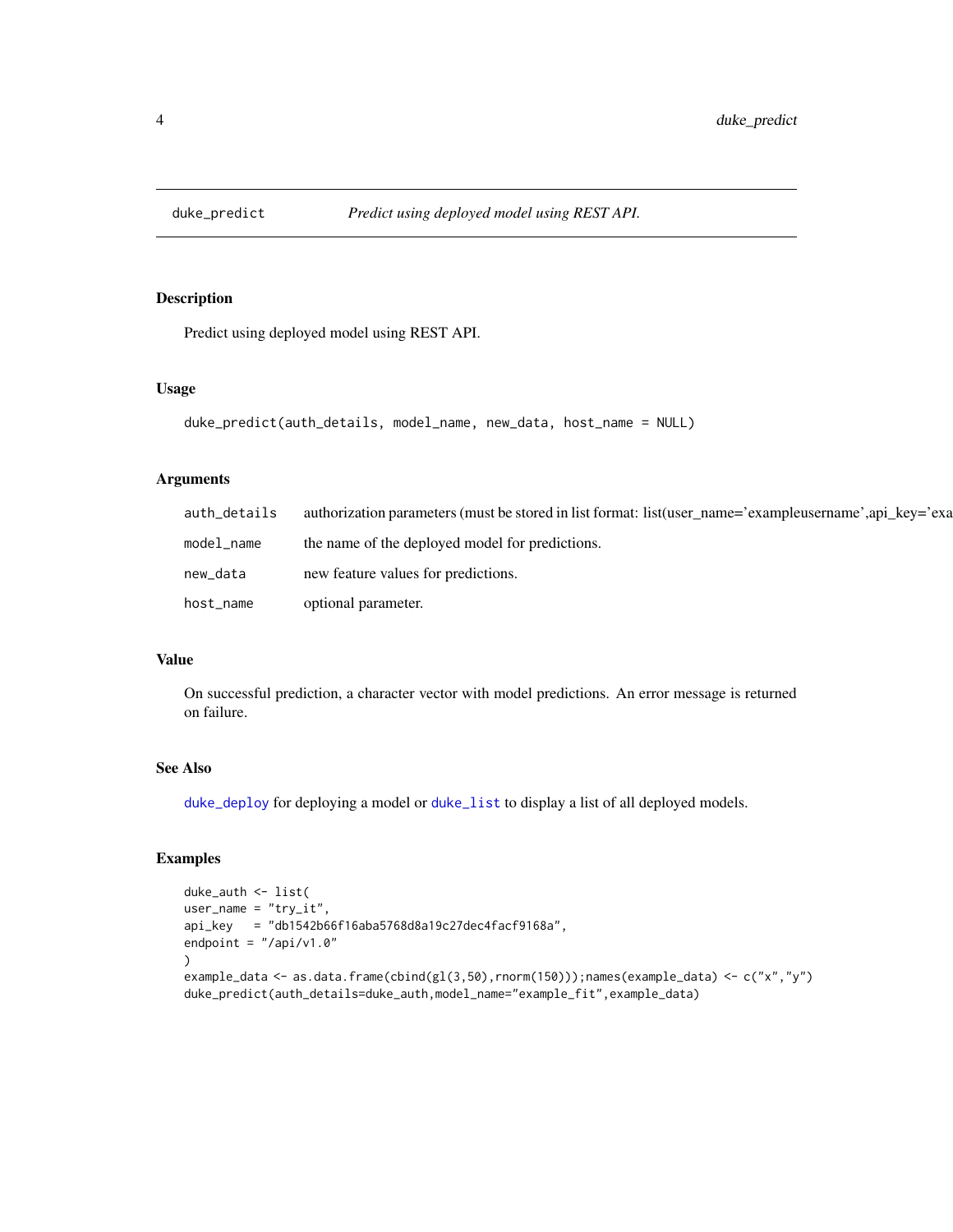<span id="page-4-0"></span>

# Description

Strip objects unnecessary for prediction with class.

# Usage

```
strip_model(model_object, model_class = NULL)
```
# Arguments

| model_object | the model to strip pre-deployment.         |
|--------------|--------------------------------------------|
| model_class  | model class string e.g. "lm", "glm", "gam" |

### Value

None

# Examples

```
example_data <- as.data.frame(cbind(gl(3,50),rnorm(150)));names(example_data) <- c("x","y")
example_fit <- lm(y~x,data=example_data)
strip_model(example_fit,"lm")
```